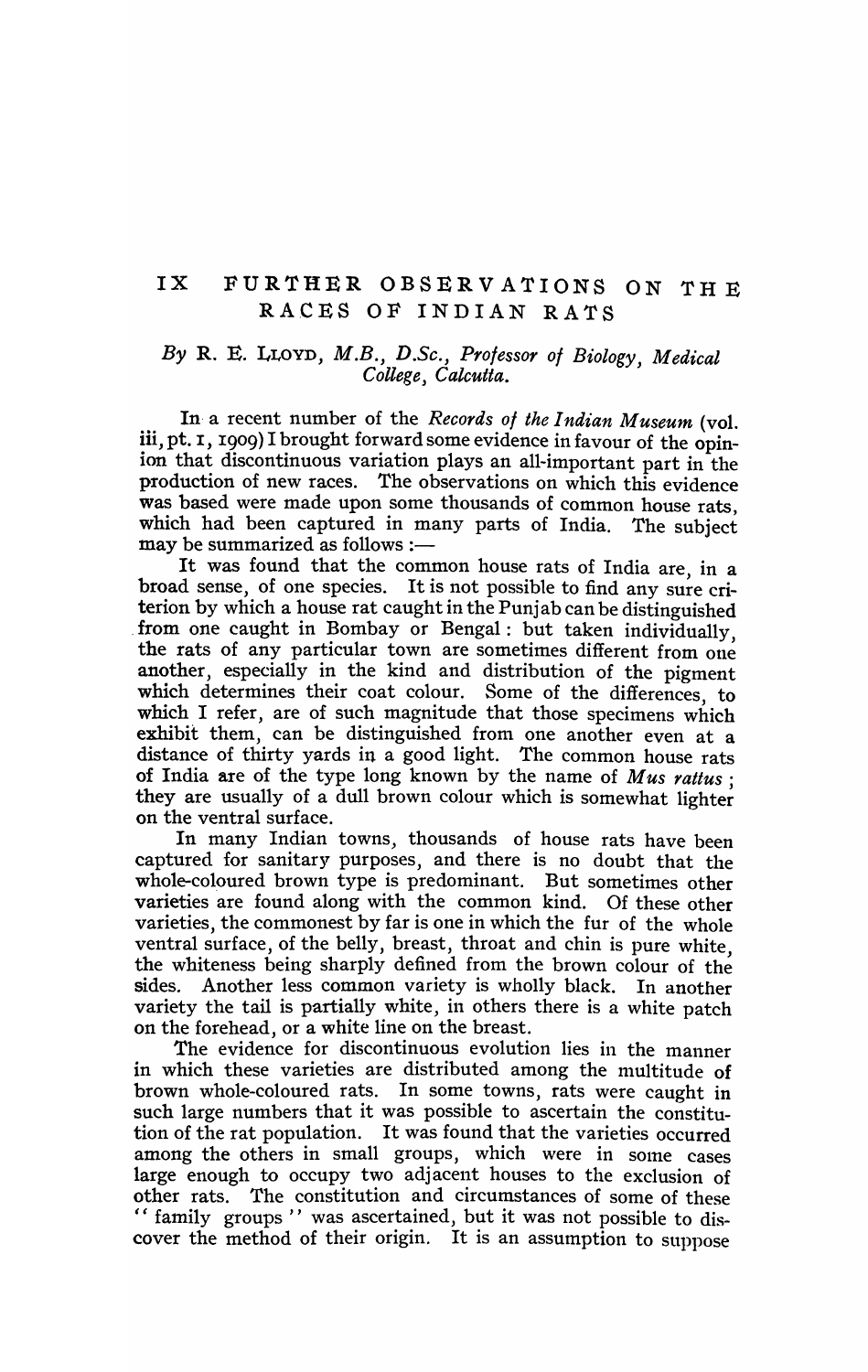that these varieties appeared in the first case as the offspring of normal self-coloured parents; even if, as I believe, we are justified in making the assumption, there is no evidence to show whether the normal parents produced successive and entire litters of abnormal offspring, or an occasional "black sheep" from time to time. Judging from events which have been recorded from time to time it seems that the latter is the more likely supposition.

The following statement will illustrate the way in which the tion often presented itself While in Madras City I had. question often presented itself during three days, the opportunity of seeing more than a thousand common house rats, and as a result of a somewhat cursory examination, I concluded that all were of the common brown wholecoloured type of *M,us rattus;* but from among them I picked out two which had a pure white line in the middle of the breast. The conclusion that one naturally jumps to is that these two, or their parents, or a near ancestor which showed the same peculiarity, must have been the offspring of normal parents. Although this conclusion is not supported by any actual evidence, it appears to be sound because we cannot find any other explanation.

But even if we regard their primary origin as uncertain, there is no shadow of doubt but that these abnormal rats sometimes occur in groups which may occupy two or more adjacent houses from which the normal rats have been displaced. It is this particular point which I wish to emphasize. The question was first placed beyond doubt in the case of the black variety of *Gunomys bengalensis*  which was found in Rangoon. Twelve rats of this kind were caught in two adjacent houses, and no other rats of any kind entered the traps set in those houses during the time of their capture. It is certain that the black variety of G. *bengalensis* is not a common rat in Rangoon, and -'it has never been found except in Rangoon. During the year of my visit there, rats were being caught at the rate of four thousand a day. Before these twelve peculiar rats were captured, others like them had been brought very occasionally to the collecting stations, but it was not until nearly six months after the capture of the twelve, that two others were obtained. There is apparently no reason why these black rats should not have increased in numbers until they occupied ten or a hundred houses. Their success or failure would of course be decided in the stress of that competition which occurs among all living things.

Finally, there is a probability that established races such as are recognised by taxonomists as "good species" have arisen in the way indicated: because the characters upon which these species have been defined, are in some cases exactly the same as those which are found in the abnormal individuals or sports which occur along with the normal rats of India. For example, the character of albiventralism is a peculiarity of many well-known species of the *Mus. rattus* group. A more striking example is presented by those species of rats in which the terminal third of the tail is white. The species *Mus blanfordi,* which is found in the hills of Madras, possesses this character, as do other species which have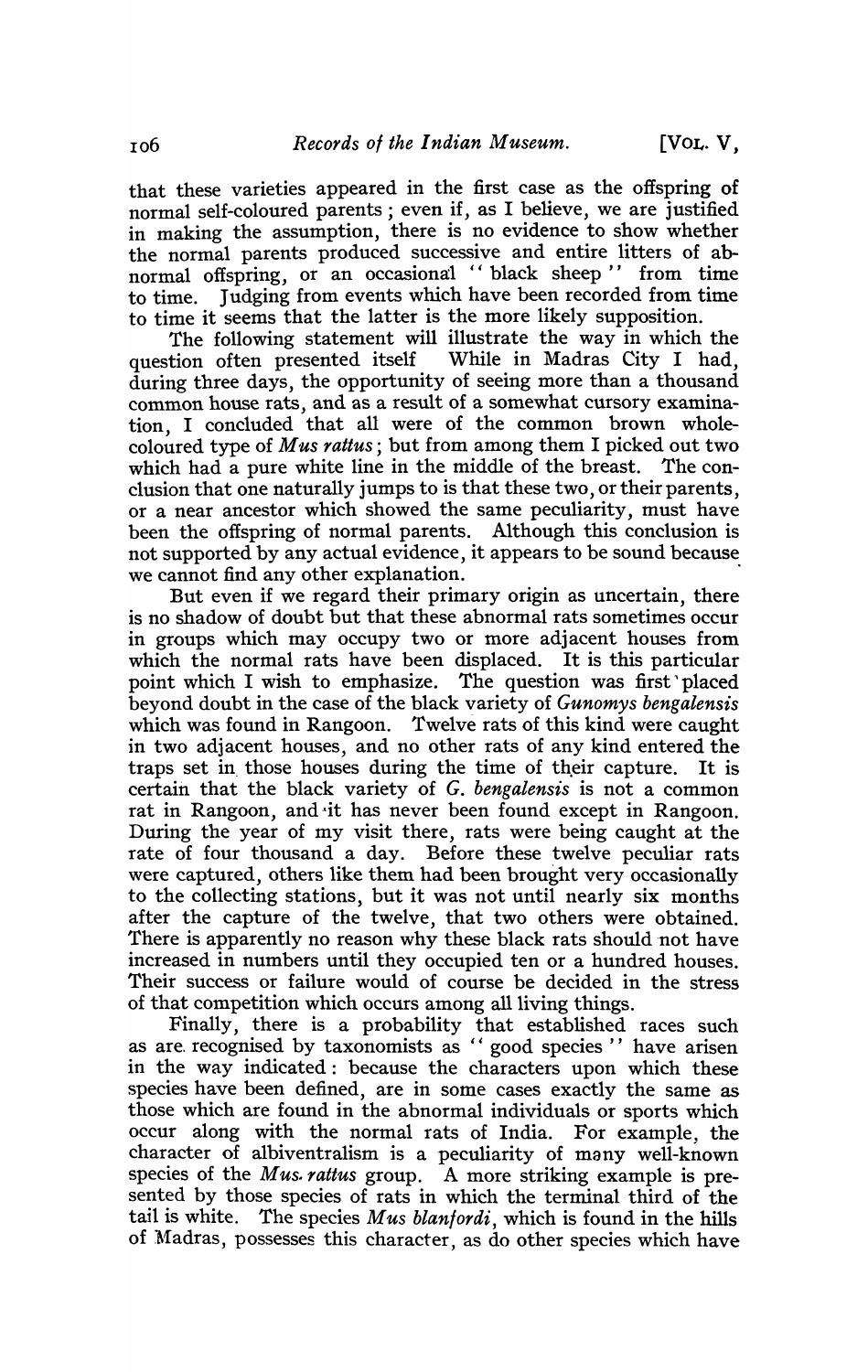been recorded from the Philippines. Rats possessing this same character have lately been met with in three separate parts of India. The circumstances of their capture show that they were not wandering members of an established race, but sports which have suddenly appeared among the common whole-coloured rats.

I have, repeated the chief arguments of my last paper in a more decided manner: as it was said, perhaps with some truth, that they were indicated rather than expressed therein. Moreover, other observations have since been made which afford confirmation. These will now be dealt with.

#### *Observations made at Poona.*

These are of special importance because of their accuracy Most of the rat-killing measures in India have been undertaken in order to prevent plague; to destroy the animals in large numbers has been the chief endeavour. But at Poona the destruction was carried out systematically by the Plague Commission, as an experiment. In the interval between the 26th May, 1908, and 22nd May of the following year, 45,487 rats were caught in Poona. They were not purchased indiscriminately from the town folk, but were captured in the following manner: Every night a large number of traps were set in certain houses of the town; each trap was labelled with the address of the house' in which it was placed; next morning the traps were examined and those containing rats, in all to the number of 100 or more, were taken to the laboratory. Each rat then became the subject of various observations, which were recorded in a serial register. The points observations, which were recorded in a serial register. observed were those which might help the Commission in its task, such as the number of fleas on each rat, the pathological condition of the rat, the state of pregnancy, etc. For the biologist, it is most fortunate that any peculiarity of the outward appearance of the rats, as well as the place of residence of each one of them, were included among the records.

*Case* I.-The house rats of Poona as a class have no special . peculiarities; they are on the average slightly smaller than the rats of Bombay and some other cities; they are of the whole-coloured brown type, but are much less variable than those of Bombay City, where the black and the white-bellied varieties are comparatively common: indeed, they were almost of daily occurrence among the two or three hundred common rats which were being caught at that place. At Poona, however, among all the forty-five thousand rats which were caught during the year, there was not a single black one and there were only nineteen of the white-bellied variety. Of these nineteen I was able to obtain three, which were caught while I was at Poona. This was not due to chance, but to the fact that traps were specially set on my behalf in those houses from which whitebellied rats had previously been captured.

The white-bellied rats of Poona are exactly like the common ones, except for the one peculiar character which renders them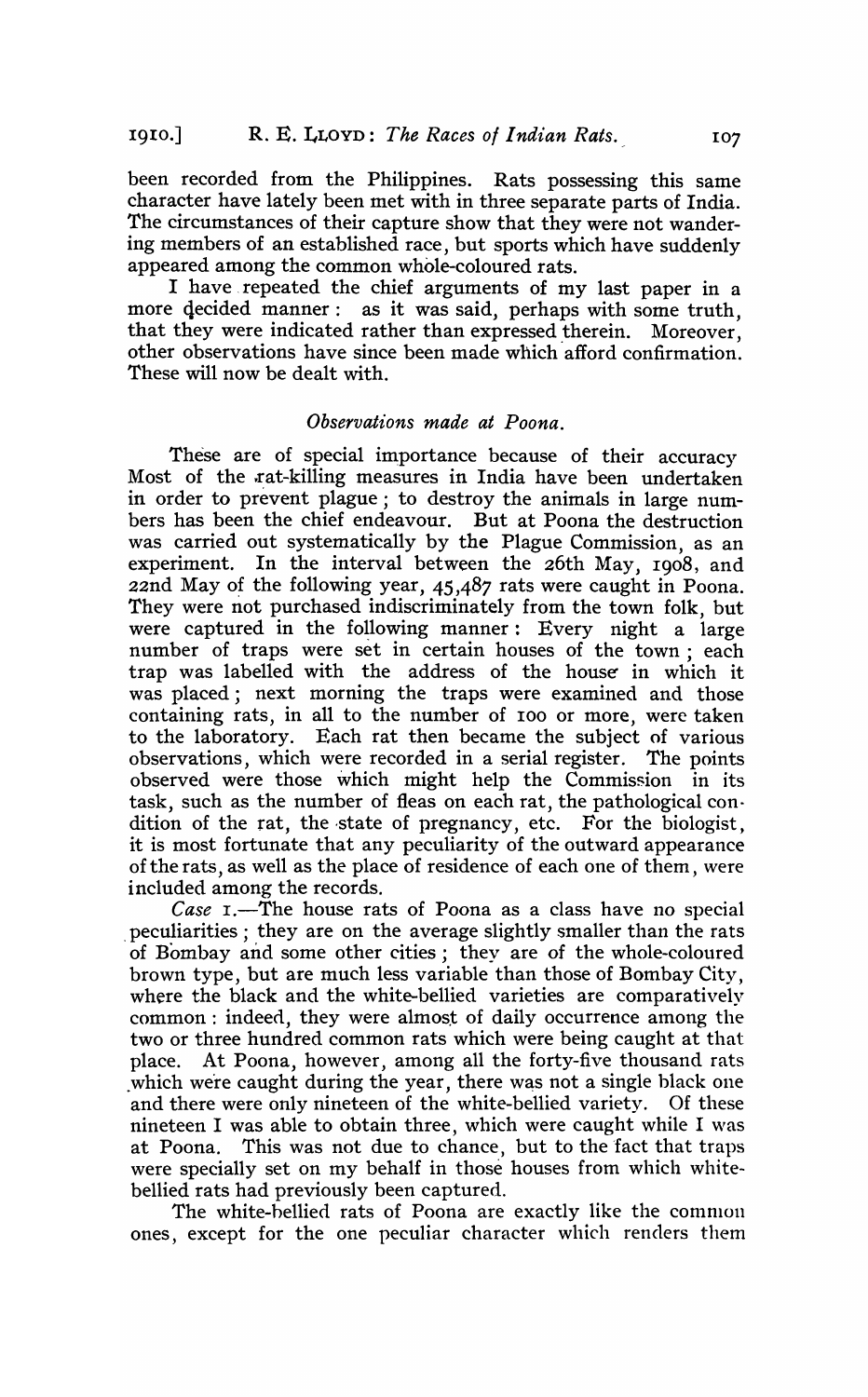conspicuous ; so conspicuous are they among the others that it is the custom of the Plague Commissioners to refer to them for convenience as *Mus alexandrinus* as a nominal distinction from the common *Mus rattus.* This is in accordance with the modern use of the word " species," for two animals which appear different from one another at a glance are usually considered to be of different species. The name *M. alexandrinus*, as used in this particular case, might, however, be regarded by a systematist as calling for correction; it is, therefore, preferable to use the term \vhite-bellied variety. The map, plate x, shows exactly how far this variety is established in the city of Poona; it must be remembered that fortyfive thousand 'whole-coloured rats have been taken from the city at large and that there is scarcely a house which has not contributed to the total. The nineteen white-bellied rats were caught in nine houses; four of these were contiguous and two others are separated from them by the width of a street. Six of the houses thereforeform a distinct focus of habitation for rats of this special variety. The other three houses form another centre, perhaps more than one, which is situated about 250 yards further south.

The following table is an extract from the register and shows the order in which the rats were caught. The reality of the foci became gradually recognised as the trapping was continued in every part of the city.

| House.       |                 | Reference to map. | W.B. rats.              |
|--------------|-----------------|-------------------|-------------------------|
| Raiwar       | 380             | Ι                 | 3                       |
| $, \,$       | 338<br>963      | 2                 | 2                       |
| $, \,$       |                 | 3                 | $\boldsymbol{2}$        |
| , ,          | II46            | 4                 | I                       |
| $, \,$       | 1191            | 5                 | $\boldsymbol{2}$        |
| , ,          | 553             | 6                 | $\overline{\mathbf{c}}$ |
| , ,          | 38 <sub>I</sub> |                   | $\boldsymbol{2}$        |
| $, \, \cdot$ | 382             | 8                 | 3                       |
| , ,          | 379             | 9                 | $\boldsymbol{2}$        |
|              |                 |                   |                         |
|              |                 |                   | 19                      |

The serial numbers I to 9 refer to the order of capture of the rats and indicate the particular houses on the map. The focus which is represented by the six houses,  $379 - 382$ ,  $553$ ,  $963$ , Raiwar, contributed fourteen rats, but this fact does not give us a true idea<br>of the size of the colony;—if two or three rats are caught in a house their companions become wary and avoid the traps. In all probability this particular colony numbered a hundred or more individuals.

We therefore arrive at the following conclusions: Poona is a large town with a rat population of a million or more. The nature of this population has been fairly sampled by subtracting 45,000 of them from all parts of the city; the rats are for the most part of the whole-coloured brown type, but established in the heart of the city is a colony of white-beilied rats which contains in all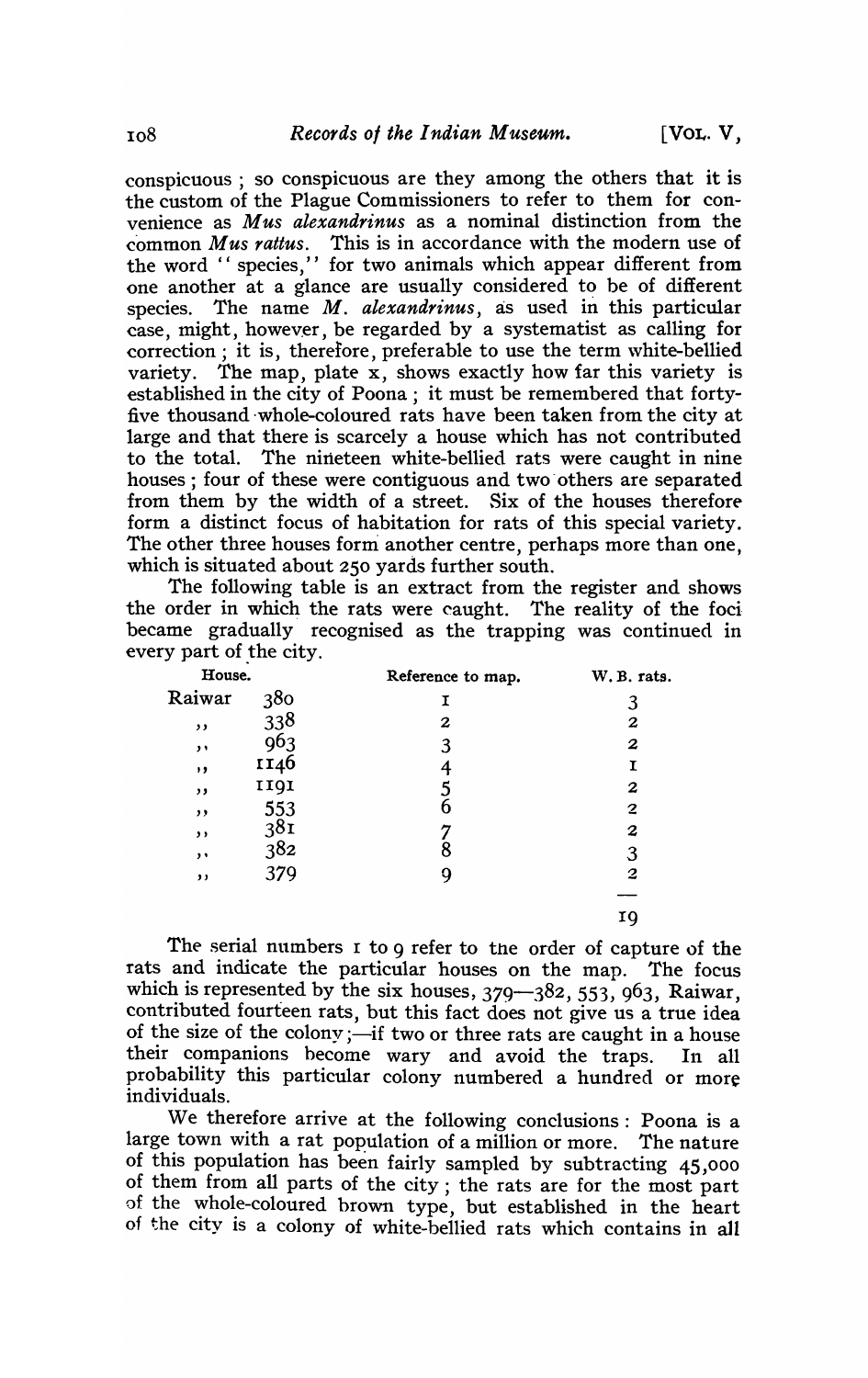probability a hundred or more individuals; this is inferred because six adjacent houses are known to contain them and, so far as could be ascertained, no others.

The question now arises as to how this state of affairs came about. The progenitors of the colony were either born in the city from normal parents or they are migrants of another race which arrived from without. In my opinion it is unnecessary to discuss the probability or possibility of the founders of the colony creeping unobserved into the heart of the town or arriving there in corn sacks, since we do not know whencesoever they can have come. There is no extensive area in India which is inhabited by a pure race of white-bellied rats. They are to be found in isolated groups side by side with the commoner whole-coloured rats in several parts of the Peninsula, especially in the south-eastern part of Madras, but there is no particular centre from which they can 'have migrated.

*Case 2.*—It was mentioned previously, that rats are occasionally found which are marked with a pure white line in the middle of the breast. The same kind of sport has been noticed in Bombay, Madras, Nowgong and Calcutta. At Poona I obtained four halfgrown rats which were caught together in a trap. All of them have this breast mark, they are exactly in the same stage of adolescence and are obviously of the same litter; an adult rat showing the same character was. caught in another trap close by. These rats are shown in the photograph, plate ix. This case helps to provethat, however-such a character originates, it is passed on to all the members of a litter in the succeeding generations, and by analogy it helps us to understand how the group of white-bellied rats which were established in the six contiguous houses came into being. There is no apparent relation between the white breast mark, as a character unit, and albiventralism as such. Intermediate forms, showing a widening and lengthening of the breast line and bridging over the gap between the two extremes, were not found in Poona. In some parts of India, for example in Simla, rats have been found which are marked with variable patches of white on the abdomen *(ibid.,* pages 37, 38). The white breast line appears to be a definite character, not only among Indian rats, but among those of other countries. The species " Mus hibernicus" was established to commemorate a group of black rats which was found in Ireland. It has been shown that this species is a melanotic variety of *Mus decumanus* plus a white breast line. The published illustration of the skull of the Irish rat might indeed have been drawn from any *Mus decumanus* such as is common in Bombay and Calcutta. A white breast line occurs in animals other than rodents, for example in dogs.

### *Naini Tal.*

A second visit to this place has enabled me to confirm the previous conclusions *(ibid.,* pages 38, 89), but in one respect to correct them. Since plague preventative measures were not in force a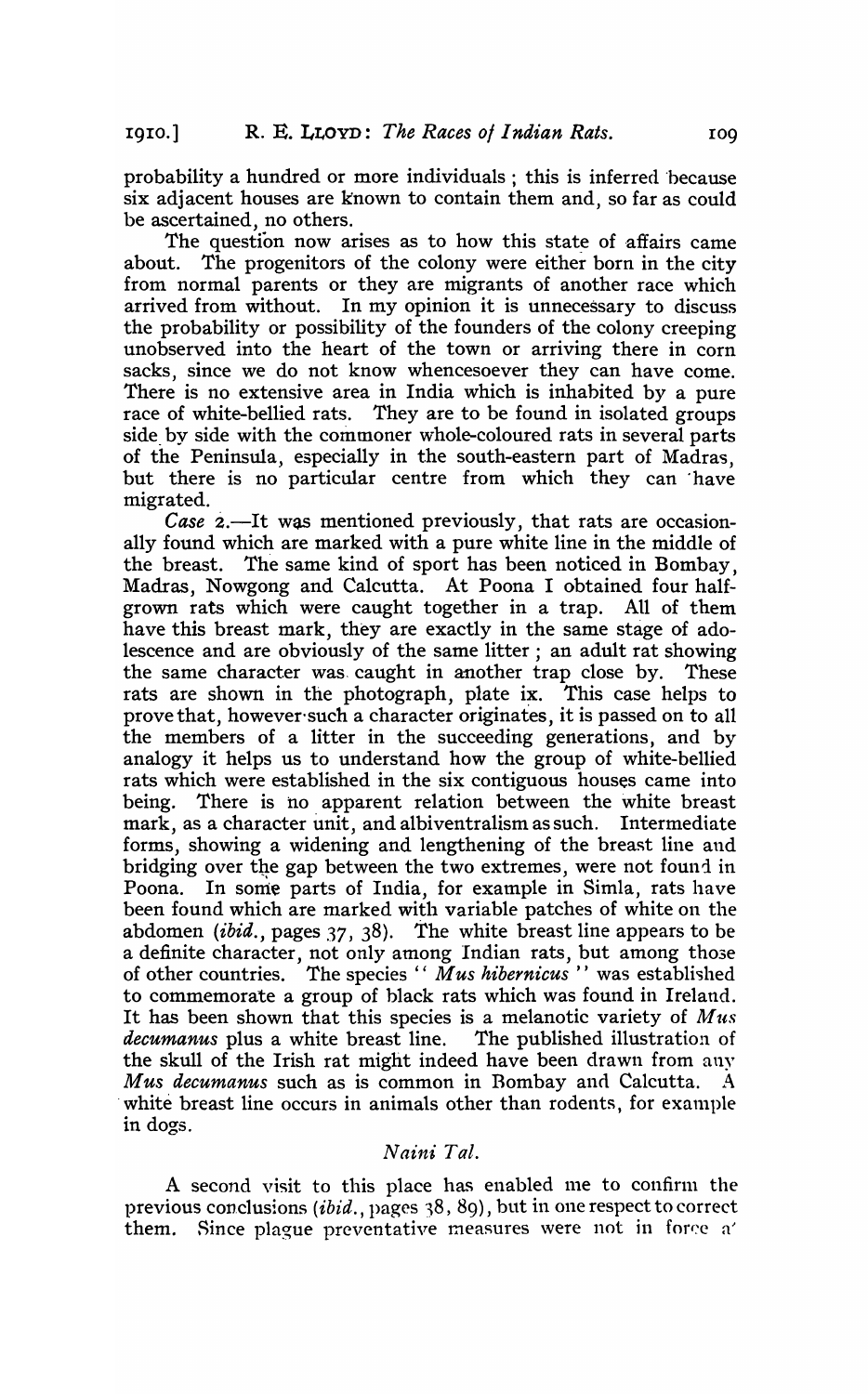Naini Tal, it was difficult to obtain the rats in large numbers, this state of things was a cause of error in one direction. The previous conclusions may be summarized as follows  $:$   $-$ 

- (I) The rats of Naini Tal differ from those of the plains in the following respects:-
	- (a) they have on the average shorter tails;
	- (b) their fur is longer and more plentiful and is of a greyer tint;
	- (c) they are white-bellied, but a few of them are not quite pure in this respect; in most of them every hair of the ventral surface is white in its whole length, as is usually the case in white-bellied rats; but in a few of them the ventral hairs are light grey as regards the proximal half.
- (2) A special class of rats was discovered in ten specimens which were caught in some adjacent buildings on. Ayapata Hill. These are exactly the same as the others except as regards the colour of the tail. The tail of a rat is usually pigmented in its whole circumference, but in these the lower surface is pure white and devoid of all pigment, the upper surface is deeply pigmented in a variable area, in only one of them did it extend to the tip, in the others it extended to the middle of the length of the 'tail, in others not quite so far as this point, while in others it extended beyond it.

A second and more thorough investigation of the Naini Tal rats amply confirmed these first impressions, but showed that the range of the Ayapata race was much more extensive than was at first supposed; but there is no doubt of the distinction between the two classes, nor is there any doubt that the distinction lies only in the colour of the tail. The enquiry into the relative distri bution of the common or black-tailed class and the Ayapata class with the bicolored tails, which was carried out in May of last year, will now be dealt with. The result may be summarized as follows:-

- (I) Anyone house contains rats of one or other kind.\_ not of both; there is one exception to this rule in the case of the house, Dalhousie Villa.
- (2) The largest masses of buildings, such as the pazaars and shops which are situated at either end of the lake, contain black-tailed rats.
- (3) Isolated buildings distant from and ,above the level of the lake generally contain white-tailed rats.
- (4) But two buildings which are separated from one another by a few yards only may contain rats of the different kinds.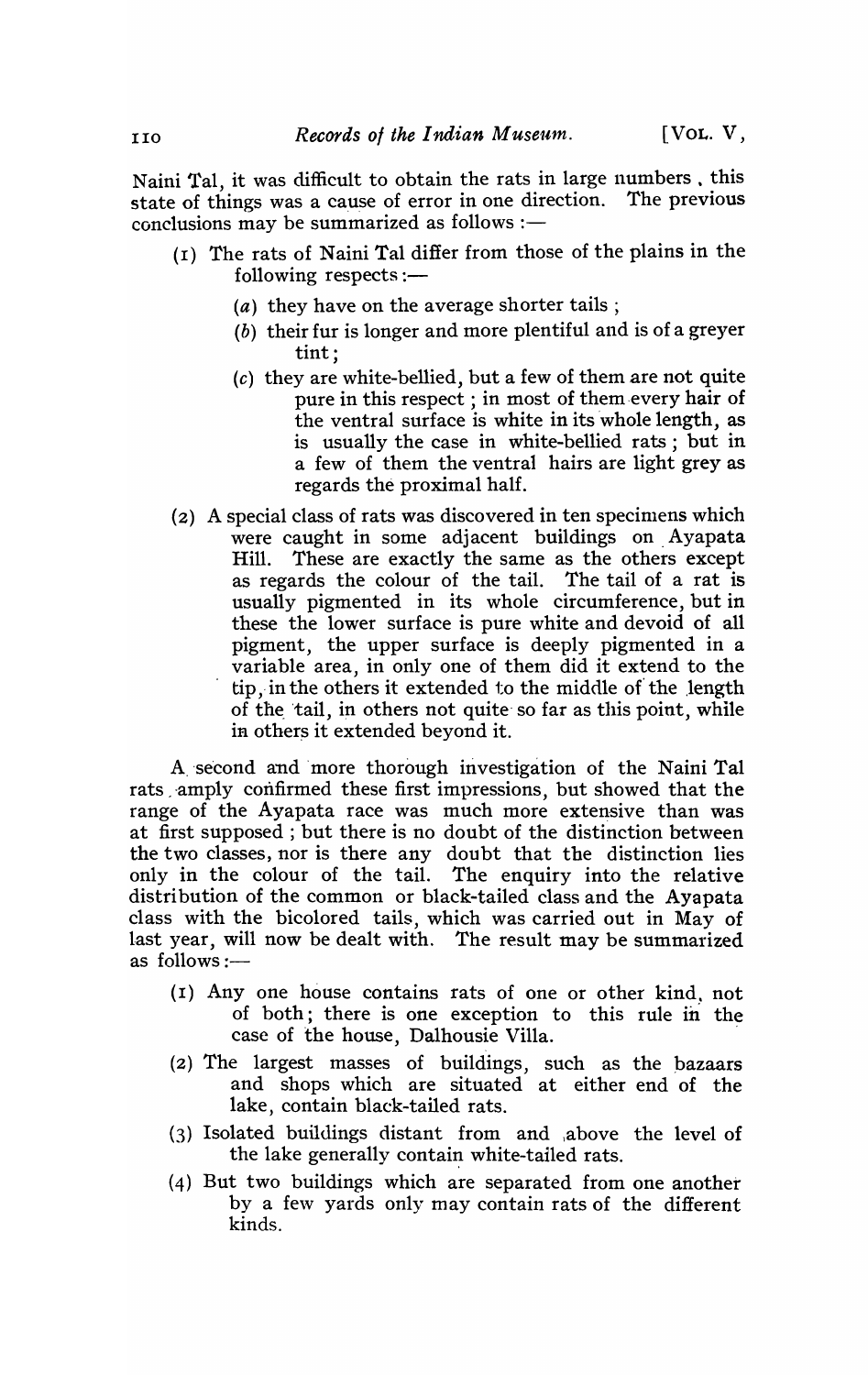The distribution of the two kinds of rats in Naini Tal, so far as it has been ascertained, is shown in the following table which shows the numbers captured.



Map of Naini Tal showing places at which rats were caught.

|                         | on map. | Designation Black-tailed<br>rats. | White-tailed.<br>rats. |
|-------------------------|---------|-----------------------------------|------------------------|
| North Bazaar            | Α.      | Many                              |                        |
| South Bazaar            | В.      | Many                              |                        |
| Assembly rooms          |         |                                   | Ω                      |
| Hotel Metropole         | D.      |                                   | റ                      |
| <b>Government House</b> | E.      |                                   |                        |
| Dalhousie Villa         | F.f.    | 2                                 |                        |
| <b>Priory Lodge</b>     | g.      | Ω                                 |                        |
| Sherwood                | h.      | ი                                 |                        |
| Ramsay Hospital         |         | Ω                                 |                        |
| Ayapata House           |         | Ω                                 |                        |
| Derham House            |         | ∩                                 |                        |
| Old Govt. House         | m.      |                                   |                        |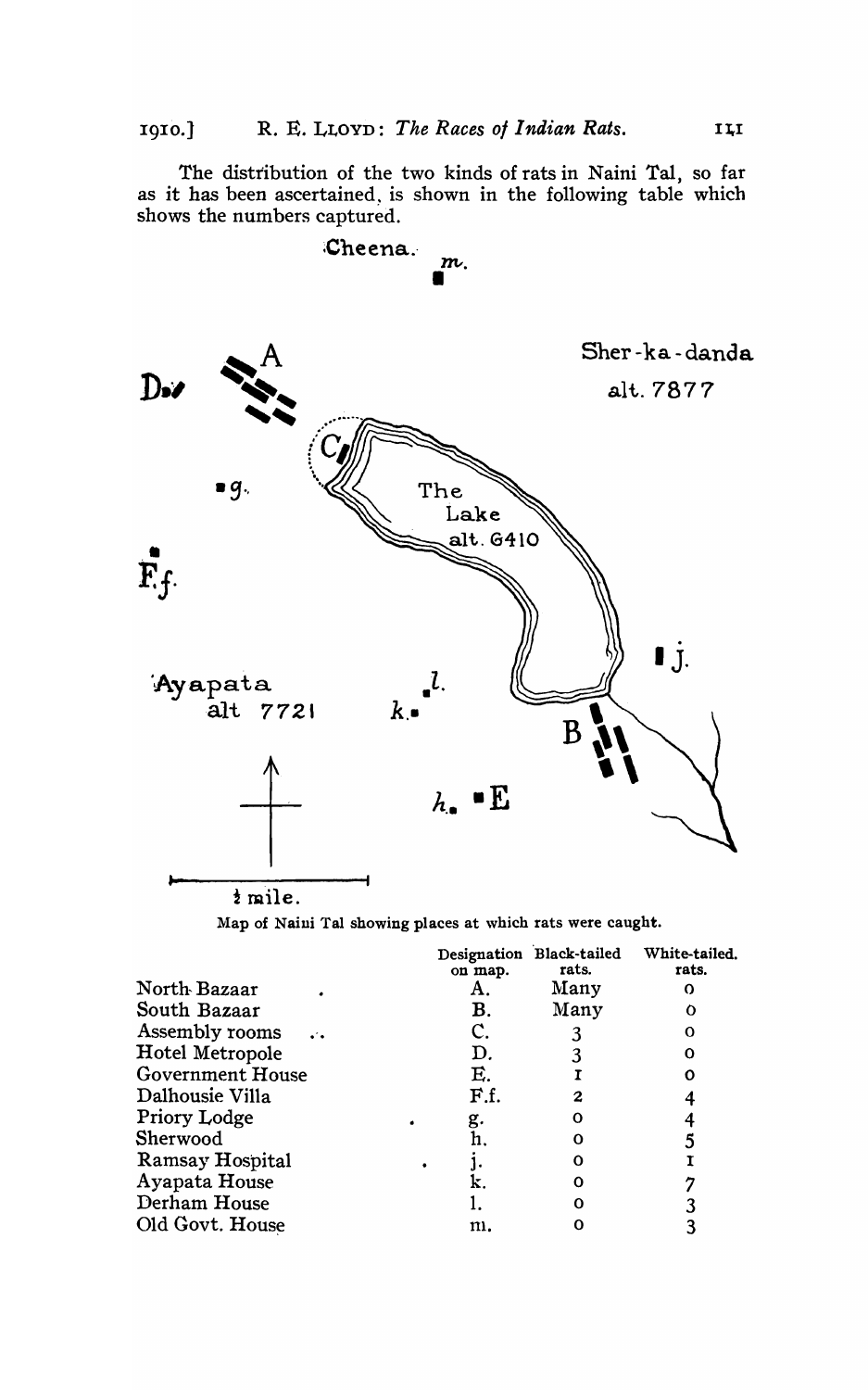We can only speculate as to how this state of things came about. At the present day Naini Tal is a large cantonment lying among the Himalayas at an altitude of 6,500 feet; it communicates with the plains by a cart road about 30 miles in length; it contains some hundreds of well-built houses. The principal masses of buildings are the north and south bazaars, which are situated at either end of a lake. The lake is surrounded on all sides, except at its southern end, where it overflows toward the plains, by a circle of hills, the highest points of which, such as Cheena and Ayapata, are more than 1,000 feet above the level of the lake. Upon the inner slopes of these hills most of the larger houses are situated. Without detailed reference to the history of Naini Tal we may say briefly that practically the whole cantonment has come into being within the last hundred years. A century ago there was probably a small hamlet or two on the shores of the lake, the inhabitants of which held very occasional intercourse with the plainsmen. The rat population of Naini has grown to its present condition in even measure with the growth of the town. If we speculate as to how they came to be as we find them, we may perhaps be inclined to some such explanation as the following. The whitetailed race are the original inhabitants, but the black-tailed rats are invaders from the plains which have established themselves in the central parts of the town and forced the others to occupy the more distant outlying houses. It may be supposed that the daily arrival of carts carrying stores from the plains is sufficient to explain how the supposed invasion was effected. In my opinion however this invasion hypothesis may be rejected for the following reasons :- Both classes of the Naini rats resemble one another and differ from the lowland rats in the quality of their fur and in having shorter tails. The two classes of Naini rats differ from one another as classes in the colour of the tail only and in no other respect. Individual specimens of either class might be captured and produced as evidence to show that this is an erroneous statement, but an inspection of even as few as ten of each class would, I feel sure, convince most people that this statement is correct. The essential facts of the case as they appear to me are as follows :-

- $(1)(1)$  There are, living in the same limited area apparently under the same conditions, two classes of animals which differ from one another in one obvious character only.
- (2) These two classes are segregative, *i.e.,* they live apart from one another. .

If we enquire as to how this state of affairs came about, we shall best find the answer by considering the case of the whitebellied rats of Poona which differ from the common rats of that place in one character only (albiventralism) and are found apart from the common rats.

<sup>&</sup>lt;sup>1</sup> See *The Zoologist*, (3), xv, p. 1, January 1891.